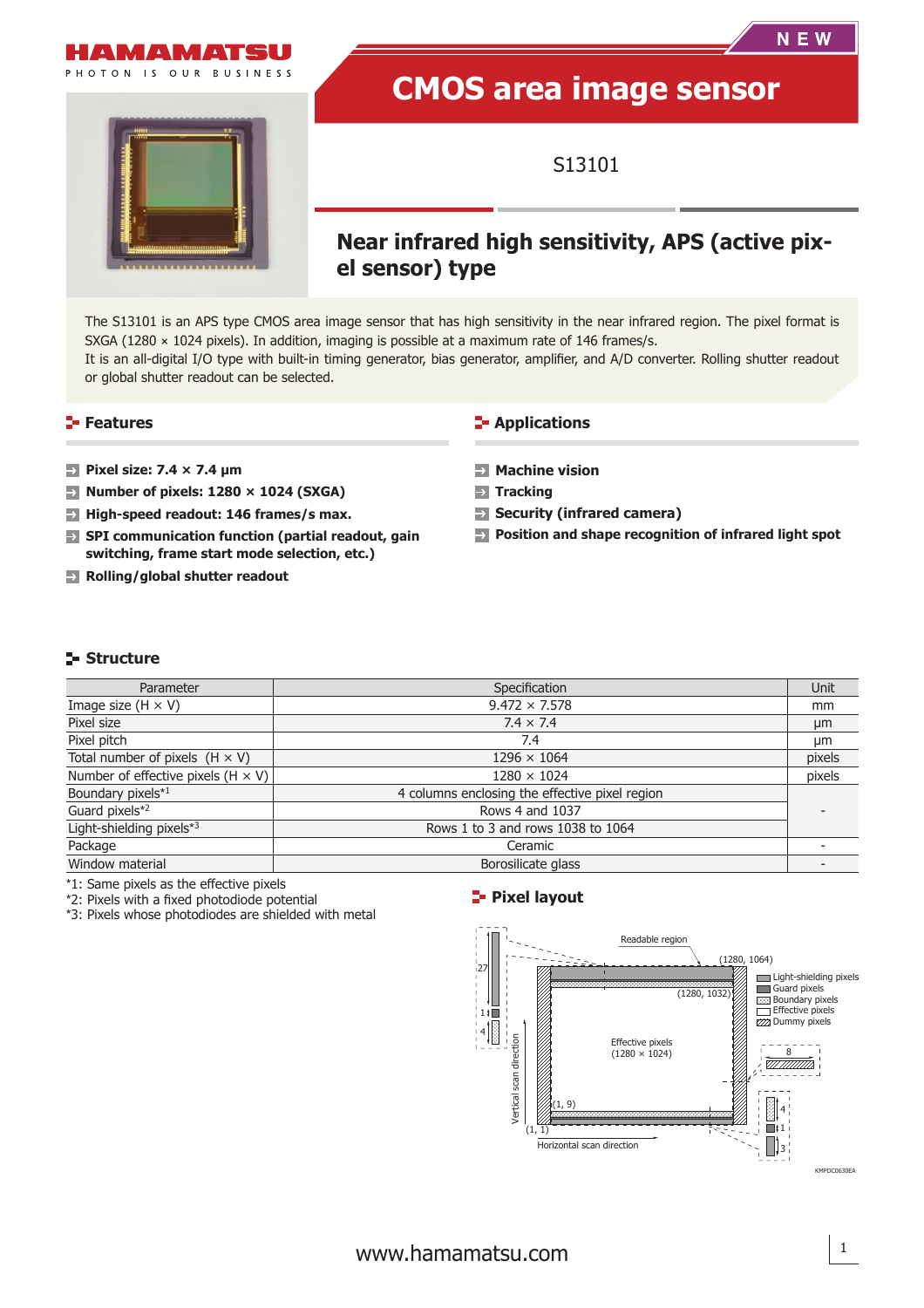# **Absolute maximum ratings (Ta=25 °C)**

| Parameter                               |                  | Symbol      | Condition             | Value                                       | Unit         |
|-----------------------------------------|------------------|-------------|-----------------------|---------------------------------------------|--------------|
| Analog terminal                         |                  | Vdd(A)      | $-0.3$ to $+3.9$      |                                             |              |
| Supply voltage                          | Digital terminal | Vdd(D)      |                       | $-0.3$ to $+3.9$                            |              |
|                                         | Counter terminal | Vdd(C)      |                       | $-0.3$ to $+3.9$                            |              |
| Digital input signal terminal voltage*4 |                  | Vi          |                       | $-0.3$ to $+3.9$                            |              |
| Vref_cp1 terminal voltage*5             |                  | Vref cp1    |                       | $-0.3$ to $+6.5$                            |              |
| Vref_cp2 terminal voltage*6             |                  | Vref_cp2    |                       | $-2.0$ to $+0.3$                            |              |
| Operating temperature                   |                  | Topr        | No dew condensation*7 | $-40$ to $+85$                              | °C           |
| Storage temperature                     |                  | <b>Tstg</b> | No dew condensation*7 | $-40$ to $+85$                              | $^{\circ}$ C |
| Reflow soldering conditions*8 *9        |                  | Tsol        |                       | Peak temperature 260 °C, 3 times (see P.11) |              |

\*4: SPI\_CS, SPI\_SCLK, SPI\_MOSI, SPI\_RSTB, MCLK, TG\_RESET, MST

\*5: Because voltage is generated inside the chip, there is no need to supply voltage externally. To reduce noise, insert a capacitor around 1 μF between each terminal and GND.

\*6: Voltage is generated inside the chip, but to improve image quality, supply an external bias voltage (-1.5 V, 2 mA). To reduce noise, insert a capacitor around 1 μF between each terminal and GND.

\*7: When there is a temperature difference between a product and the surrounding area in high humidity environment, dew condensation may occur on the product surface. Dew condensation on the product may cause deterioration in characteristics and reliability.

\*8: JEDEC level 4

\*9: If the microlenses formed on the photosensitive area are exposed to high temperatures such as from reflow, the sensitivity in the 600 nm and lower spectral range may degrade. The higher the temperature or the longer the exposure, the greater the degree of degradation. As such, apply reflow for a short period of time, and avoid extraneous thermal load.

Note: Exceeding the absolute maximum ratings even momentarily may cause a drop in product quality. Always be sure to use the product within the absolute maximum ratings.

| Parameter                                       |                  | Symbol   | Min.            | Typ.                     | Max.            | Unit |  |
|-------------------------------------------------|------------------|----------|-----------------|--------------------------|-----------------|------|--|
| Supply voltage                                  | Analog terminal  | Vdd(A)   | 3.0             | 3.3                      | 3.6             |      |  |
|                                                 | Digital terminal | Vdd(D)   | 3.0             | Vdd(A)                   | 3.6             |      |  |
|                                                 | Counter terminal | Vdd(C)   |                 | 2.5                      | 3.6             |      |  |
| Digital input voltage* <sup>10</sup> High level |                  | Vi(H)    | $Vdd(D) - 0.25$ | Vdd(D)                   | $Vdd(D) + 0.25$ |      |  |
|                                                 | Low level        | Vi(L)    |                 | $\overline{\phantom{0}}$ | 0.25            |      |  |
| Vref_cp2 terminal voltage                       |                  | Vref_cp2 | $-2.0$          | -1.5                     | $-1.0$          |      |  |

**Recommended operating conditions (Ta=25 °C)** 

\*10: SPI\_CS, SPI\_SCLK, SPI\_MOSI, SPI\_RSTB, MCLK, TG\_RESET, MST, Pll\_reset

## **E** Electrical characteristics

Digital input signal [Ta=25 °C, recommended operating condition Typ. value (P.2), unless otherwise noted]\*11

| Parameter                     | Symbol   | Min.                     | Typ.                     | Max. | Unit          |
|-------------------------------|----------|--------------------------|--------------------------|------|---------------|
| Master clock pulse frequency  | f(MCLK)  |                          | 30                       |      | MHz           |
| Master clock pulse duty cycle | D(MCLK)  | 45                       | 50                       |      | $\frac{0}{0}$ |
| SPI clock pulse frequency     | f(SCLK)  | $\overline{\phantom{0}}$ | $\overline{\phantom{0}}$ |      | MHz           |
| Rise time*12                  | tr(sigi) |                          |                          |      | ns            |
| Fall time*12                  | tf(sigi) | $\overline{\phantom{0}}$ |                          |      | ns            |

\*11: SPI\_CS, SPI\_SCLK, SPI\_MOSI, SPI\_RSTB, MCLK, TG\_RESET, MST, Pll\_reset

\*12: Time for the input voltage to rise or fall between 10% and 90%

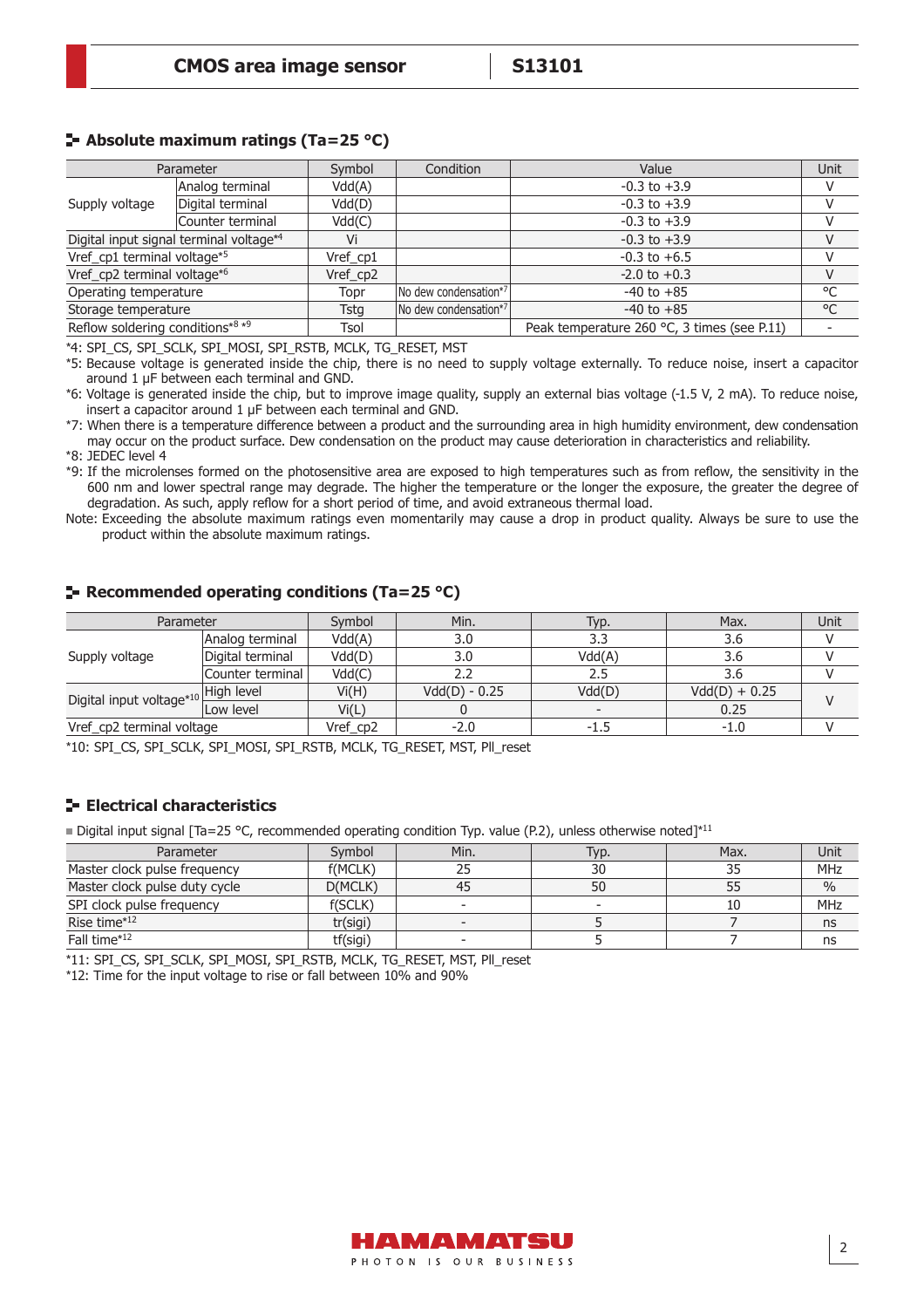| Parameter                                  |               | Symbol      | Min.            | Typ.                | Max.           | Unit |  |  |
|--------------------------------------------|---------------|-------------|-----------------|---------------------|----------------|------|--|--|
| Video data rate                            |               | VR.         |                 | $f(MCLK) \times 10$ |                | Hz   |  |  |
| Pixel sync signal (pclk) frequency         |               | f(pclk)     |                 | $f(MCLK) \times 8$  |                |      |  |  |
| Digital output voltage<br>(LVDS output)*13 | <b>Offset</b> | <b>Vofs</b> | 1.13            | 1.25                | 1.38           |      |  |  |
|                                            | Differential  | Vdiff       | 0.25            | 0.35                | 0.45           |      |  |  |
| Rise time (LVDS output)*13*14              |               | tr(out)     |                 |                     |                | ns   |  |  |
| Fall time (LVDS output)*13*14              |               | tf(out)     |                 |                     |                | ns   |  |  |
| Digital output voltage                     | High          | Vsigo(H)    | $Vdd(D) - 0.25$ | Vdd(D)              | $Vdd(D) + 0.2$ |      |  |  |
| (CMOS output)*15                           | Low           | Vsigo(L)    |                 |                     | 0.25           |      |  |  |
| Rise time (CMOS output)*15*16              |               | tr(sigo)    |                 | 10                  | 12             | ns   |  |  |
| Fall time (CMOS output)*15*16              |               | tf(sigo)    |                 | 10                  | 12             | ns   |  |  |

Digital output signal  $\lceil \text{Ta} = 25 \text{ °C}$ , recommended operating condition Typ. value (P.2), unless otherwise noted]

\*13: Pixel sync signal (pclk), line sync signal (Hsync), frame sync signal (Vsync), parallelization signal (CTR), pixel outout (Out A to Out E) When 100  $\Omega$  is connected across the LVDS output terminals.

\*14: Time for the output voltage to rise or fall between 10% and 90% when there is a 2 pF load capacitor attached to the output terminal. \*15: SPI\_MISO

\*16: Time for the output voltage to rise or fall between 10% and 90% when there is a 10 pF load capacitor attached to the output terminal.

■ Current consumption [Ta=25 °C, recommended operating condition Typ. value (P.2), digital input signal Typ. value (P.2), unless otherwise noted]

| Parameter                                                   | mbo | Min. | <b>IVD</b> | Max. | Unit |
|-------------------------------------------------------------|-----|------|------------|------|------|
| and digital terminals* <sup>17</sup><br>Sum<br>analog<br>0t | .   |      | 280        | 380  |      |
| Counter terminal*17                                         | --  |      | 710<br>ZIU | 330  | mΑ   |

\*17: dark state, master clock pulse frequency=30 MHz, high-speed type, load capacitance of each output terminal=5 pF

#### **Electrical characteristics of A/D converter [Ta=25 °C, recommended operating condition Typ. value (P.2), digital input signal Typ. value (P.2), unless otherwise noted]**

High-precision mode (SPI value: DAC\_N=3, TG\_N=19)

| Parameter         | Symbol      | Specification | Unit  |
|-------------------|-------------|---------------|-------|
| Resolution        | <b>RESO</b> | ᆠ             | bit   |
| A/D<br>resolution |             | ור ה<br>U.JI  | mV/DN |

#### High-speed mode (SPI value: DAC\_N=0, TG\_N=3)

| Parameter         | Symbol                   | Specification     | Unit  |
|-------------------|--------------------------|-------------------|-------|
| Resolution        | <b>RESO</b>              | τn                | bit   |
| resolution<br>A/D | $\overline{\phantom{a}}$ | $\cap$<br>ل ے . د | mV/DN |

#### **E** Electrical and optical characteristics [Ta=25 °C, recommended operating condition Typ. value (P.2), digital input signal Typ. value **(p.2), MCLK=30 MHz, gain: default value, offset: default value, rolling shutter, integration time=14 ms, unless otherwise noted]**

#### Common to all modes

| Parameter                      |                                        | Symbol                                 | Min.        | Typ. | Max. | Unit |        |
|--------------------------------|----------------------------------------|----------------------------------------|-------------|------|------|------|--------|
|                                | 400 to 1100<br>Spectral response range |                                        |             |      |      | nm   |        |
|                                | Peak sensitivity wavelength            |                                        | λp          | 700  |      |      | nm     |
| Photoresponse nonuniformity*18 |                                        | <b>PRNU</b>                            |             |      |      | $\%$ |        |
|                                |                                        | White spot <sup><math>*19</math></sup> | <b>WS</b>   |      |      | 10   | pixels |
| pixels                         | Defective Point defect                 | Black spot <sup>*20</sup>              | <b>BS</b>   |      |      | 10   | pixels |
|                                | Cluster defect* <sup>21</sup>          |                                        | <b>CIsD</b> |      |      |      | pcs    |

\*18: Output nonuniformity when white uniform light at 50% saturation is applied.

This is calculated excluding boundary pixels, guard pixels, light-shielding pixels, and defective pixels and is defined as follows: PRNU =  $(\Delta X/X) \times 100$  [%]

ΔX: standard deviation, X: average output of all pixels

\*19: Pixels with dark output exceeding 1500 DN/s in rolling shutter mode when gain is 1 (excluding boundary pixels and guard pixels) \*20: Pixels whose output value is 50% or less than that of adjacent pixels when white uniform light at 50% saturation is applied (ex-

cluding boundary pixels, guard pixels, and light-shielding pixels)

\*21: Point defect spanning two or more consecutive pixels



3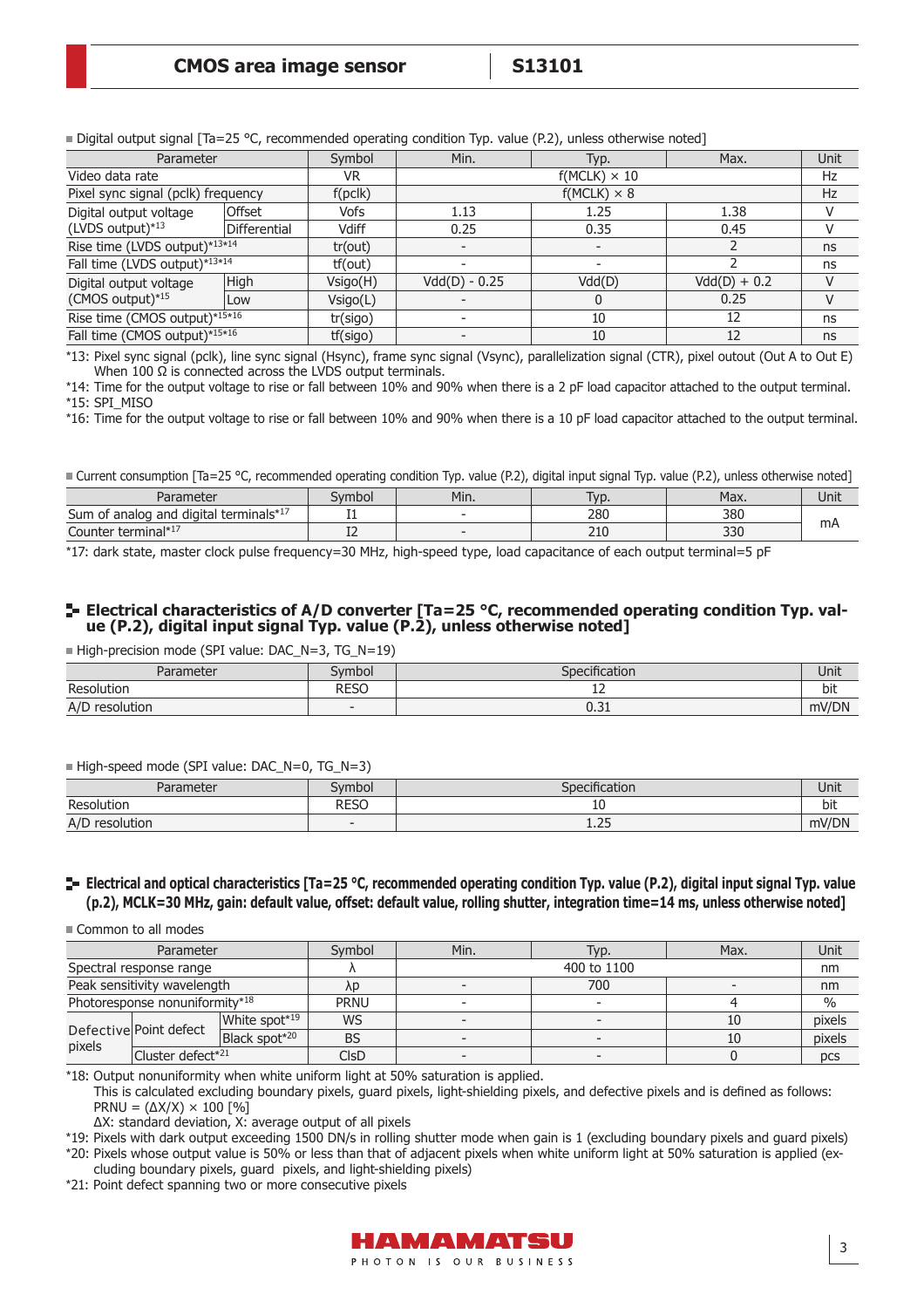Global shutter mode (High-precision mode)

| Parameter              | Symbol      | Min.                     | Typ.  | Max. | <b>Unit</b> |
|------------------------|-------------|--------------------------|-------|------|-------------|
| Offset output*22       | Vo          |                          | 200   | 400  | DN          |
| Offset variation*23    | <b>DSNU</b> |                          | 15    | 100  | DN rms      |
| Dark output*22         | <b>DS</b>   |                          | 10    | 40   | DN/s        |
| Saturation exposure*24 | Lsat        |                          | 0.32  |      | $lx$ 'S     |
| Photosensitivity*24    | Sw          | 6400                     | 8000  |      | $DN/lx$ 's  |
| Saturation output*25   | <b>Vsat</b> | 1600                     | 2300  |      | DN          |
| Random noise*22        | <b>RN</b>   |                          |       |      | DN rms      |
| Dynamic range*26       | <b>DR</b>   | 46                       | 53    |      | dB          |
| Conversion factor      |             |                          | 37    |      | µV/e-       |
|                        |             | $\overline{\phantom{a}}$ | 0.074 |      | DN/e-       |

#### Rolling shutter mode (High-precision mode)

| Parameter              | Symbol      | Gain           | Min.                         | Typ.           | Max.                     | Unit       |
|------------------------|-------------|----------------|------------------------------|----------------|--------------------------|------------|
|                        |             | 1              | 0                            | 200            | 400                      |            |
| Offset output*22       | Vo          | $\overline{2}$ | 0                            | 200            | 400                      | <b>DN</b>  |
|                        |             | 8              | 0                            | 200            | 400                      |            |
|                        |             | $1\,$          | $\qquad \qquad \blacksquare$ | 3              | $10\,$                   |            |
| Offset variation*23    | <b>DSNU</b> | $\overline{2}$ | $\overline{\phantom{a}}$     | $\overline{3}$ | 15                       | DN rms     |
|                        |             | 8              | $\overline{\phantom{a}}$     | $\overline{3}$ | 15                       |            |
|                        |             | $\mathbf{1}$   | $\overline{\phantom{m}}$     | 10             | 120                      |            |
| Dark output*22         | DS          | $\overline{2}$ | $\overline{\phantom{a}}$     | 20             | 240                      | DN/s       |
|                        |             | 8              | $\qquad \qquad -$            | 80             | 960                      |            |
|                        |             | $1\,$          | $\overline{\phantom{a}}$     | 0.32           | $\overline{\phantom{a}}$ |            |
| Saturation exposure*24 | Lsat        | $\overline{2}$ | $\overline{\phantom{a}}$     | 0.16           | $\overline{\phantom{a}}$ | $lx$ 'S    |
|                        |             | 8              |                              | 0.04           | $\overline{\phantom{a}}$ |            |
|                        | Sw          | $\mathbf{1}$   | 6400                         | 8000           | $\overline{\phantom{a}}$ | $DN/lx$ 's |
| Photosensitivity*24    |             | $\overline{2}$ | 12800                        | 16000          | $\overline{\phantom{a}}$ |            |
|                        |             | $\overline{8}$ | 51200                        | 64000          | $\overline{\phantom{a}}$ |            |
|                        | Vsat        | $\mathbf{1}$   | 3000                         | 3500           | $\overline{\phantom{a}}$ | <b>DN</b>  |
| Saturation output*25   |             | $\overline{2}$ | 3000                         | 3500           | $\overline{\phantom{a}}$ |            |
|                        |             | 8              | 3000                         | 3500           | $\overline{\phantom{a}}$ |            |
|                        |             | $\mathbf{1}$   | $\qquad \qquad \blacksquare$ | 1.7            | $\overline{3.4}$         |            |
| Random noise*22        | <b>RN</b>   | $\overline{2}$ | $\overline{a}$               | $\overline{2}$ | $\overline{4}$           | DN rms     |
|                        |             | 8              | $\bar{\phantom{a}}$          | 5.2            | 8                        |            |
|                        |             | $\mathbf 1$    | 59                           | 66             | $\overline{\phantom{a}}$ |            |
| Dynamic range*26       | DR          | $\overline{2}$ | $\overline{58}$              | 65             | $\overline{\phantom{a}}$ | dB         |
|                        |             | $\overline{8}$ | 51                           | 57             | $\overline{\phantom{a}}$ |            |
|                        |             | 1              | $\bar{\phantom{a}}$          | 37             | $\overline{\phantom{a}}$ | µV/e-      |
|                        |             |                | $\qquad \qquad -$            | 0.12           | $\overline{\phantom{a}}$ | DN/e-      |
| Conversion factor      |             | $\overline{2}$ | $\overline{\phantom{m}}$     | 74             | $\overline{\phantom{0}}$ | $\mu$ V/e- |
|                        |             |                | $\overline{a}$               | 0.24           | $\overline{\phantom{a}}$ | DN/e-      |
|                        |             | 8              | $\overline{\phantom{a}}$     | 280            | $\overline{\phantom{a}}$ | µV/e-      |
|                        |             |                | $\overline{\phantom{a}}$     | 0.96           | $\overline{\phantom{a}}$ | $DN/e-$    |

\*22: Average output of all pixels excluding boundary pixels, guard pixels, and defective pixels under light-shielded condition

\*23: Standard deviation of output of all pixels excluding boundary pixels, guard pixels, and defective pixels under light-shielded condition \*24: λ=555 nm

\*25: Average of the output values (excluding boundary pixels, guard pixels, light-shielding pixels, and defective pixels) when light equivalent to twice the saturation exposure is applied but with the offset output subtracted

\*26: Ratio of saturation output to random noise

Note: DN (digital number): unit of A/D converter output

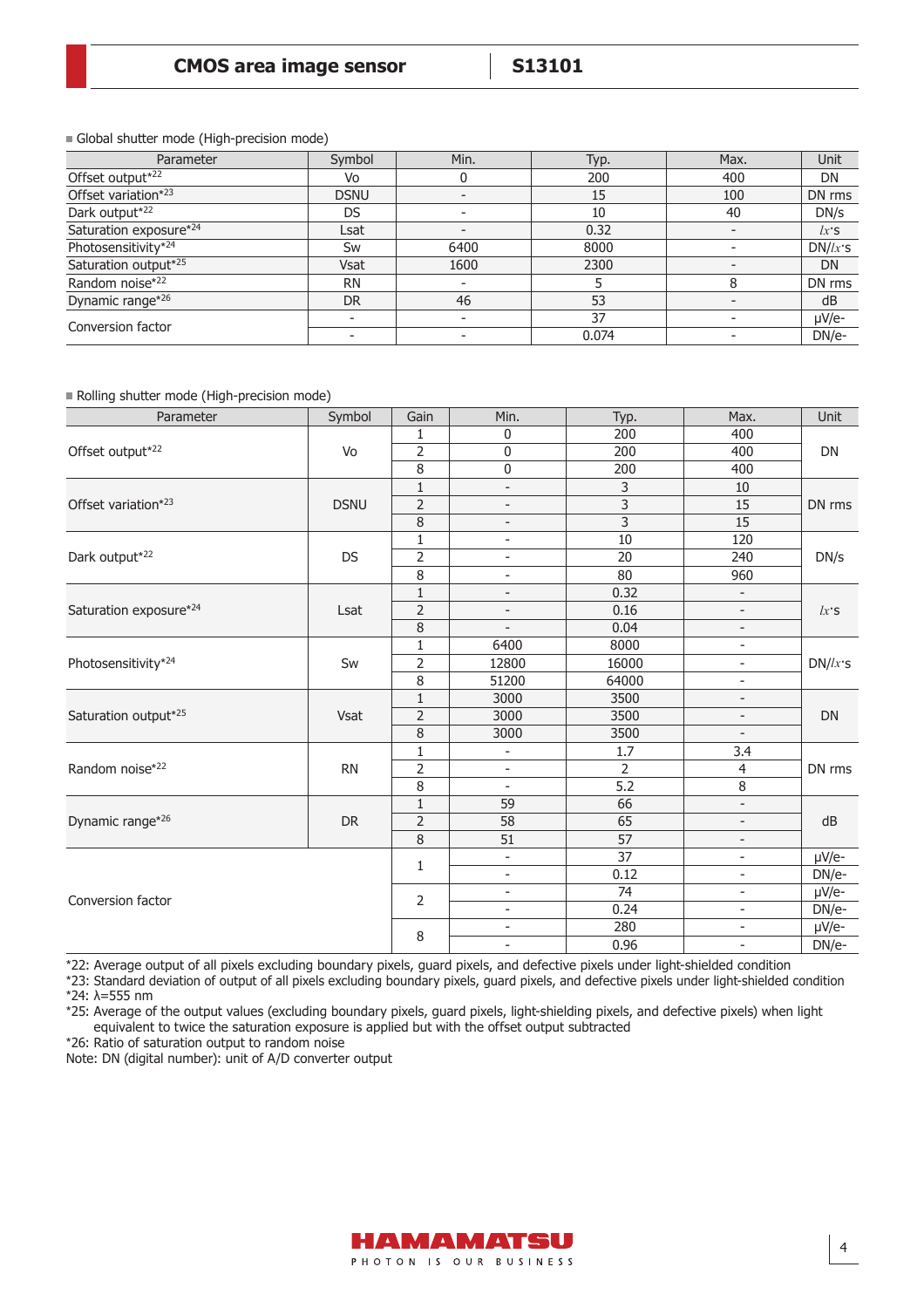Global shutter mode (High-speed mode)

| Parameter              | Symbol      | Min. | Typ.    | Max.                     | <b>Unit</b> |
|------------------------|-------------|------|---------|--------------------------|-------------|
| Offset output*22       | Vo          |      | 200     | 400                      | DN          |
| Offset variation*23    | <b>DSNU</b> |      | 15      | 100                      | DN rms      |
| Dark output*22         | DS          |      | 2.5     | 30                       | DN/s        |
| Saturation exposure*24 | Lsat        |      | 0.32    |                          | $lx$ 'S     |
| Photosensitivity*24    | Sw          | 1600 | 2000    |                          | $DN/lx$ 's  |
| Saturation output*25   | <b>Vsat</b> | 600  | 700     | $\overline{\phantom{a}}$ | <b>DN</b>   |
| Random noise*22        | <b>RN</b>   |      | $1.5\,$ | 2.2                      | DN rms      |
| Dynamic range*26       | <b>DR</b>   | 49   | 53      |                          | dB          |
| Conversion factor      |             |      | 37      |                          | µV/e-       |
|                        |             |      | 0.03    |                          | DN/e-       |

Rolling shutter mode (High-speed mode)

| Parameter              | Symbol      | Gain           | Min.                     | Typ.                      | Max.                     | Unit       |
|------------------------|-------------|----------------|--------------------------|---------------------------|--------------------------|------------|
| Offset output*22       | Vo          | 1              | $\mathbf 0$              | 200                       | 400                      | <b>DN</b>  |
|                        |             | $\overline{2}$ | 0                        | 200                       | 400                      |            |
|                        |             | $\overline{8}$ | 0                        | 200                       | 400                      |            |
| Offset variation*23    | <b>DSNU</b> | $\mathbf 1$    | $\overline{\phantom{0}}$ | 3                         | 10                       | DN rms     |
|                        |             | $\overline{2}$ | $\overline{\phantom{a}}$ | $\overline{3}$            | 15                       |            |
|                        |             | 8              | $\overline{\phantom{a}}$ | $\overline{\overline{3}}$ | $\overline{15}$          |            |
|                        | DS          | $\mathbf{1}$   | $\overline{\phantom{a}}$ | 2.5                       | $\overline{30}$          | DN/s       |
| Dark output*22         |             | $\overline{2}$ | $\overline{\phantom{a}}$ | 5                         | 60                       |            |
|                        |             | 8              | $\overline{\phantom{0}}$ | $\overline{20}$           | 240                      |            |
|                        |             | $\mathbf{1}$   | $\overline{\phantom{a}}$ | 0.32                      | $\overline{\phantom{a}}$ | $lx$ 'S    |
| Saturation exposure*24 | Lsat        | 2              | $\overline{\phantom{a}}$ | 0.16                      | $\overline{\phantom{a}}$ |            |
|                        |             | $\,8\,$        |                          | 0.04                      | $\overline{\phantom{a}}$ |            |
|                        |             | 1              | 1600                     | 2000                      | $\overline{\phantom{a}}$ | $DN/lx$ 's |
| Photosensitivity*24    | Sw          | $\overline{2}$ | 3200                     | 4000                      | $\overline{\phantom{a}}$ |            |
|                        |             | $\overline{8}$ | 12800                    | 16000                     | ÷                        |            |
|                        | Vsat        | $\mathbf 1$    | 600                      | 700                       | $\overline{a}$           | DN         |
| Saturation output*25   |             | $\overline{2}$ | 600                      | 700                       | $\overline{\phantom{0}}$ |            |
|                        |             | $\, 8$         | 600                      | 700                       | $\overline{\phantom{a}}$ |            |
|                        | <b>RN</b>   | $\mathbf{1}$   | $\blacksquare$           | 0.7                       | 1.4                      | DN rms     |
| Random noise*22        |             | $\overline{2}$ |                          | 0.7                       | 1.4                      |            |
|                        |             | 8              | $\blacksquare$           | 1.4                       | 2.1                      |            |
| Dynamic range*26       | DR          | $\mathbf{1}$   | 53                       | 60                        | $\overline{\phantom{a}}$ | dB         |
|                        |             | $\overline{2}$ | 53                       | 60                        | $\overline{\phantom{a}}$ |            |
|                        |             | 8              | 49                       | 54                        | $\overline{\phantom{a}}$ |            |
| Conversion factor      |             | 1              | $\blacksquare$           | 37                        | $\blacksquare$           | µV/e-      |
|                        |             |                | $\overline{\phantom{a}}$ | 0.03                      | $\overline{\phantom{a}}$ | DN/e-      |
|                        |             | 2              | $\overline{\phantom{a}}$ | $\overline{74}$           | $\overline{\phantom{a}}$ | $\mu$ V/e- |
|                        |             |                | $\overline{\phantom{a}}$ | 0.059                     | $\overline{\phantom{a}}$ | DN/e-      |
|                        |             | 8              | $\overline{\phantom{a}}$ | 280                       | $\overline{\phantom{a}}$ | µV/e-      |
|                        |             |                |                          | 0.237                     | $\overline{a}$           | DN/e-      |

\*22: Average output of all pixels excluding boundary pixels, guard pixels, and defective pixels under light-shielded condition

\*23: Standard deviation of output of all pixels excluding boundary pixels, guard pixels, and defective pixels under light-shielded condition \*24: λ=555 nm

\*25: Average of the output values (excluding boundary pixels, guard pixels, light-shielding pixels, and defective pixels) when light equivalent to twice the saturation exposure is applied but with the offset output subtracted

\*26: Ratio of saturation output to random noise

Note: DN (digital number): unit of A/D converter output

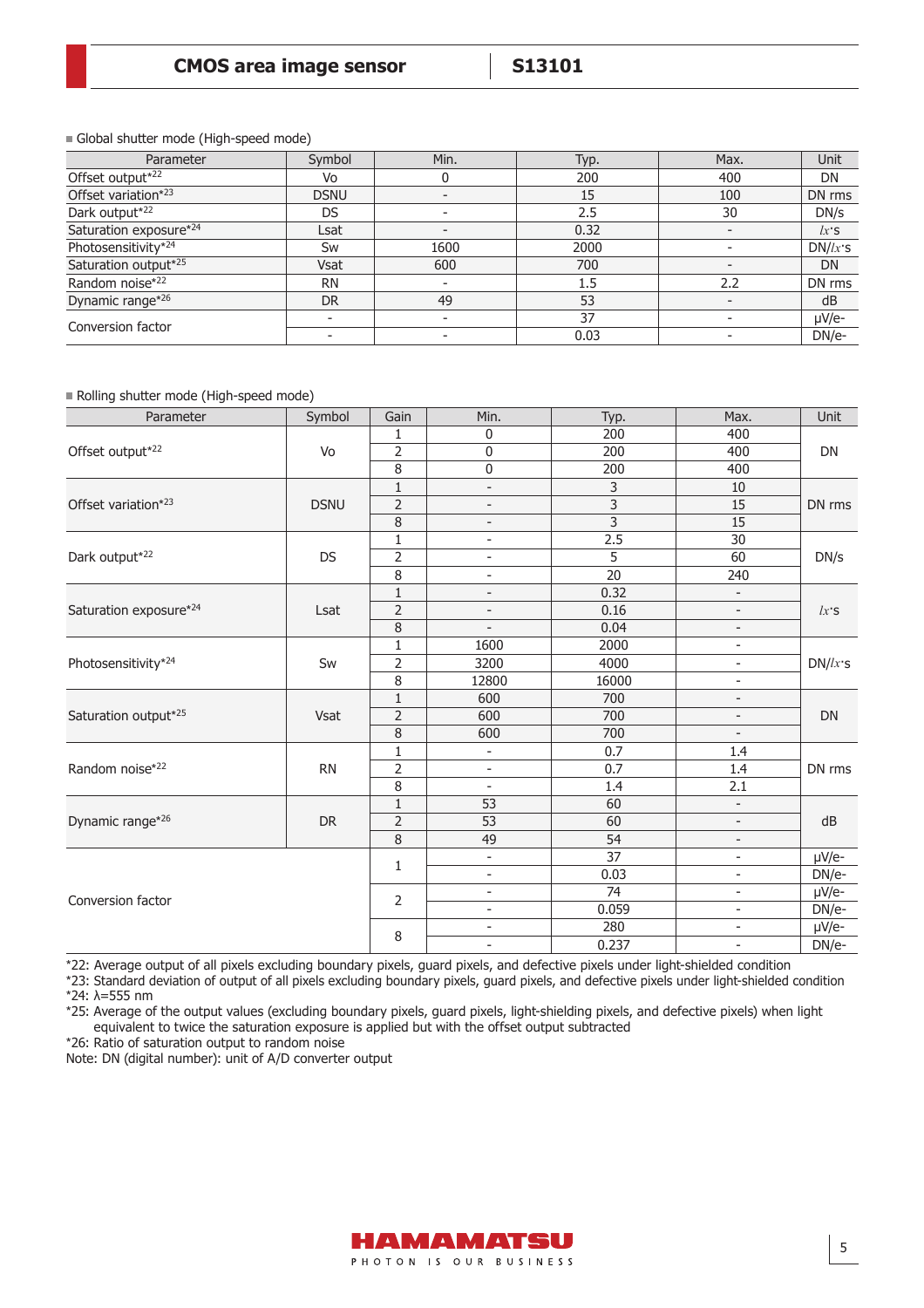

#### \* Executed after using the recommended temperature profile for reflow soldering (P11: preheat 100 s, soldering 100 s, peak temperature 260 °C).

KMPDB0491ED

# **Block diagram**







PHOTON IS OUR BUSINESS

HAMAMATSU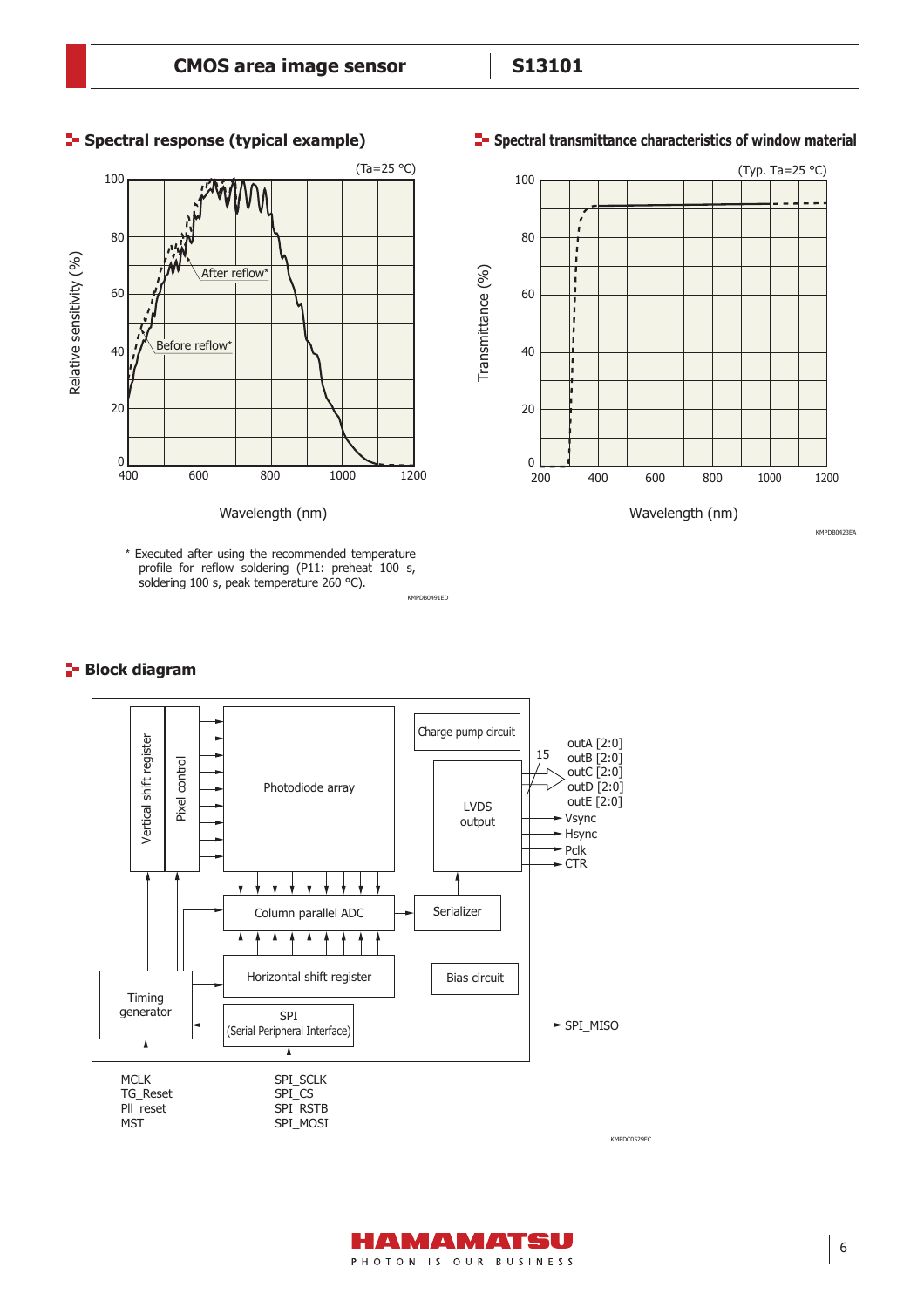# **Port assignment**



# **Setup using the SPI and the like**

The following parameters can be set using the SPI (serial peripheral interface). However, use MST (external input signal) to set the integration time and blanking period in external start mode.

| Parameter                                         | Mode and explanation                                                                                |                                                                                                                                                                                                                                  |  |  |
|---------------------------------------------------|-----------------------------------------------------------------------------------------------------|----------------------------------------------------------------------------------------------------------------------------------------------------------------------------------------------------------------------------------|--|--|
| Shutter mode                                      | Rolling shutter mode                                                                                | Rolling shutter mode is advantageous in that readout noise is<br>small because readout is performed through the CDS circuit.<br>However, the disadvantage is that the integration start/end<br>timing is different for each row. |  |  |
| (default: rolling shutter mode)                   | Global shutter mode                                                                                 | Global shutter mode is advantageous in that the integration<br>start/end timing is the same for all pixels. However, the<br>disadvantage is that the readout noise is large because a CDS<br>circuit is not used.                |  |  |
| Frame start mode                                  | Internal start pulse mode                                                                           | Readout starts automatically when the power is turned on. The<br>frame period is determined by the number of readout rows and<br>line rate.                                                                                      |  |  |
| (default: internal start pulse mode)              | External start pulse mode                                                                           | Readout starts when the rising edge of MST is detected. MST is<br>also used to control the integration time. The low-level period<br>of MST is roughly the integration time.                                                     |  |  |
|                                                   | Internal start pulse mode                                                                           | Integration time is set using SPI.                                                                                                                                                                                               |  |  |
| Integration time                                  | External start pulse mode                                                                           | Integration time is set using MST.                                                                                                                                                                                               |  |  |
|                                                   | Internal start pulse mode                                                                           | Blanking period is set for 0 to 16797215 rows using SPI.                                                                                                                                                                         |  |  |
| <b>Blanking period</b>                            | External start pulse mode                                                                           | Blanking period is from the end of a readout to the rising edge<br>lof the next MST.                                                                                                                                             |  |  |
| Readout region                                    | The readout region can be set at the pixel level. A single readout region can be set in each frame. |                                                                                                                                                                                                                                  |  |  |
| Output gain<br>(rolling shutter mode only)        | The gain can be set to 1 time, 2 times, or 8 times.                                                 |                                                                                                                                                                                                                                  |  |  |
| Output offset                                     | The output offset value can be adjusted. The default output level is approximately 200 DN.          |                                                                                                                                                                                                                                  |  |  |
| Line rate                                         | High-precision mode<br>Default line rate, resolution: 12-bit                                        |                                                                                                                                                                                                                                  |  |  |
| High-speed mode<br>(default: high-precision mode) |                                                                                                     | Resolution: 9.4-bit (data width: 10-bit)                                                                                                                                                                                         |  |  |

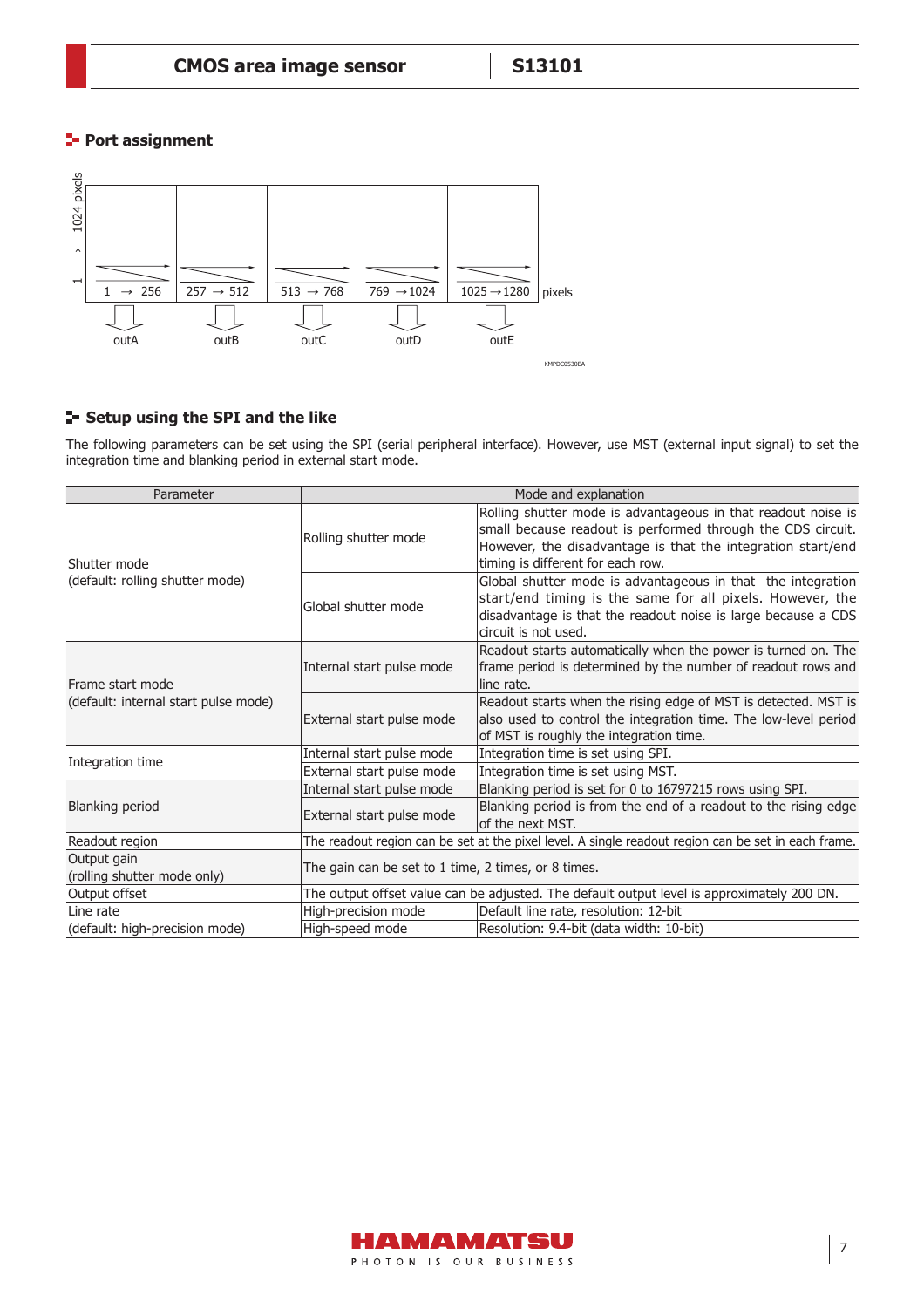# **P** Dimensional outline (unit: mm)



Allgle accuracy of effective pixels: -2°≤θ≤2°

Weight: 1.52 g

\*1: Distance from glass surface to photosensitive surface

\*2: Distance foem package bottom to photosensitive surface

# **Recommended land pattern (unit: mm)**



HAMAMATSU PHOTON IS OUR BUSINESS KMPDA0317EB KMPDA0317EB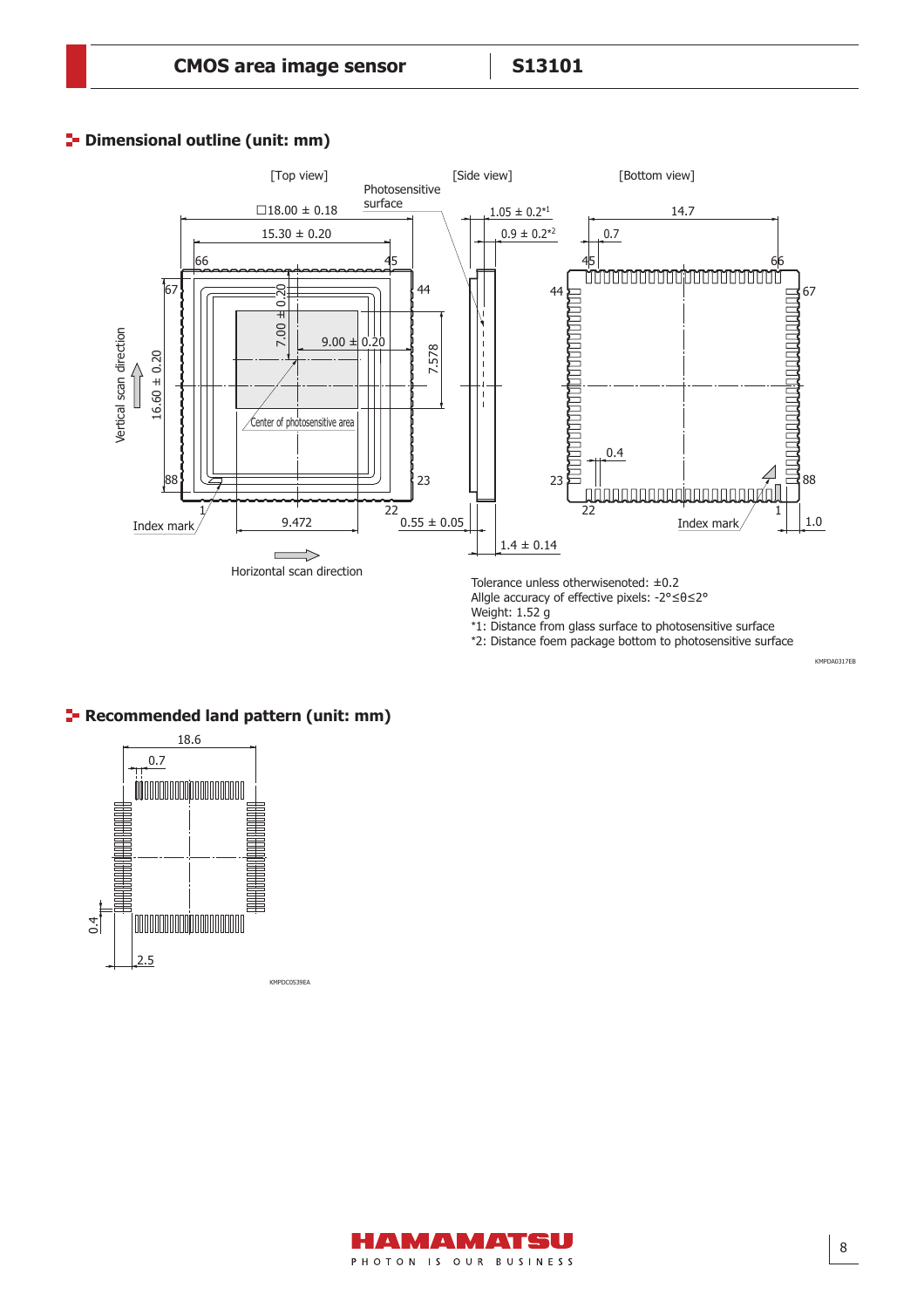# **Pin connections**

| Pin no.        | Symbol                         | Description                                                             | I/O         |
|----------------|--------------------------------|-------------------------------------------------------------------------|-------------|
| 1              | Vdd(D)                         | Digital supply voltage                                                  |             |
| $\overline{2}$ | <b>GND</b>                     | Ground                                                                  | I           |
| 3              | $Vref1*27$                     | Bias voltage for LVDS                                                   | $\circ$     |
| 4              | $Vref2*27$                     | Bias voltage for LVDS                                                   | $\circ$     |
| 5              | $Vref3*27$                     | Bias voltage for LVDS                                                   | O           |
| 6              | LVDS_CTR*28                    | 4-bit serializer sync signal                                            | $\circ$     |
| 7              | LVDS_CTRn*28                   | 4-bit serializer sync signal                                            | O           |
| 8              | LVDS_Vsync*28                  | Frame (vertical) sync signal                                            | $\mathsf O$ |
| 9              | LVDS_Vsyncn*28                 | Frame (vertical) sync signal                                            | $\circ$     |
| 10             | LVDS_Hsync*28                  | Line (horizontal) sync signal                                           | $\mathsf O$ |
| 11             | LVDS_Hsyncn*28                 | Line (horizontal) sync signal                                           | $\circ$     |
| 12             | LVDS_pclk*28                   | Pixel sync signal                                                       | $\circ$     |
| 13             | LVDS_pclknv <sup>*28</sup>     | Pixel sync signal                                                       | O           |
| 14             | Vdd(C)                         | Counter supply voltage                                                  | I           |
| 15             | <b>GND</b>                     | Ground                                                                  | Ι           |
| 16             | Vdd(D)                         | Digital supply voltage                                                  | I           |
| 17             | <b>GND</b>                     | Ground                                                                  | I           |
| 18             | LVDS_outA $[0]$ <sup>*28</sup> | Pixel output, LVDS (0, 1, 2, 3-bit) signal                              | $\circ$     |
| 19             | LVDS_outAn[0]*28               | Pixel output, LVDS (0, 1, 2, 3-bit) signal                              | O           |
| 20             | $LVDS_outA[1]^{*28}$           | Pixel output, LVDS (4, 5, 6, 7-bit) signal                              | $\circ$     |
| 21             | LVDS_outAn[1]*28               | Pixel output, LVDS (4, 5, 6, 7-bit) signal                              | $\mathsf O$ |
| 22             | LVDS_outA $[2]$ <sup>*28</sup> | Pixel output, LVDS (8, 9, 10, 11-bit) signal                            | $\circ$     |
| 23             | LVDS_outAn[2]*28               | Pixel output, LVDS (8, 9, 10, 11-bit) signal                            | O           |
| 24             | LVDS_outB[0]*28                | Pixel output, LVDS (0, 1, 2, 3-bit) signal                              | O           |
| 25             | LVDS_outBn[0]*28               | Pixel output, LVDS (0, 1, 2, 3-bit) signal                              | O           |
| 26             | LVDS_outB $[1]$ <sup>*28</sup> | Pixel output, LVDS (4, 5, 6, 7-bit) signal                              | $\mathsf O$ |
| 27             | LVDS_outBn[1]*28               | Pixel output, LVDS (4, 5, 6, 7-bit) signal                              | $\circ$     |
| 28             | LVDS_outB $[2]$ <sup>*28</sup> | Pixel output, LVDS (8, 9, 10, 11-bit) signal                            | $\mathsf O$ |
| 29             | LVDS_outBn[2]*28               | Pixel output, LVDS (8, 9, 10, 11-bit) signal                            | $\mathsf O$ |
| 30             | Vdd(C)                         | Counter supply voltage                                                  | Ι           |
| 31             | <b>GND</b>                     | Ground                                                                  | Ι           |
| 32             | LVDS_outC $[0]$ <sup>*28</sup> | Pixel output, LVDS (0, 1, 2, 3-bit) signal                              | $\mathsf O$ |
| 33             | LVDS_outCn[0]*28               | Pixel output, LVDS (0, 1, 2, 3-bit) signal                              | 0           |
| 34             | LVDS_outC $[1]$ <sup>*28</sup> | Pixel output, LVDS (4, 5, 6, 7-bit) signal                              | $\circ$     |
| 35             | LVDS_outCn[1]*28               | Pixel output, LVDS (4, 5, 6, 7-bit) signal                              | O           |
| 36             | LVDS_outC[2] $*28$             | Pixel output, LVDS (8, 9, 10, 11-bit) signal                            | $\circ$     |
| 37             | LVDS_outCn[2]*28               | Pixel output, LVDS (8, 9, 10, 11-bit) signal                            | O           |
| 38             | LVDS_outD $[0]$ *28            | Pixel output, LVDS (0, 1, 2, 3-bit) signal                              | $\mathsf O$ |
| 39             |                                | LVDS_outDn[0] <sup>*28</sup> Pixel output, LVDS (0, 1, 2, 3-bit) signal | $\mathsf O$ |
| 40             | LVDS_outD $[1]^{*28}$          | Pixel output, LVDS (4, 5, 6, 7-bit) signal                              | $\circ$     |
| 41             | LVDS_outDn[1]*28               | Pixel output, LVDS (4, 5, 6, 7-bit) signal                              | O           |
| 42             | LVDS_outD $[2]$ <sup>*28</sup> | Pixel output, LVDS (8, 9, 10, 11-bit) signal                            | O           |
| 43             | LVDS_outDn[2]*28               | Pixel output, LVDS (8, 9, 10, 11-bit) signal                            | O           |
| 44             | LVDS_outE $[0]$ <sup>*28</sup> | Pixel output, LVDS (0, 1, 2, 3-bit) signal                              | $\mathsf O$ |
| 45             | LVDS_outEn[0]*28               | Pixel output, LVDS (0, 1, 2, 3-bit) signal                              | 0           |

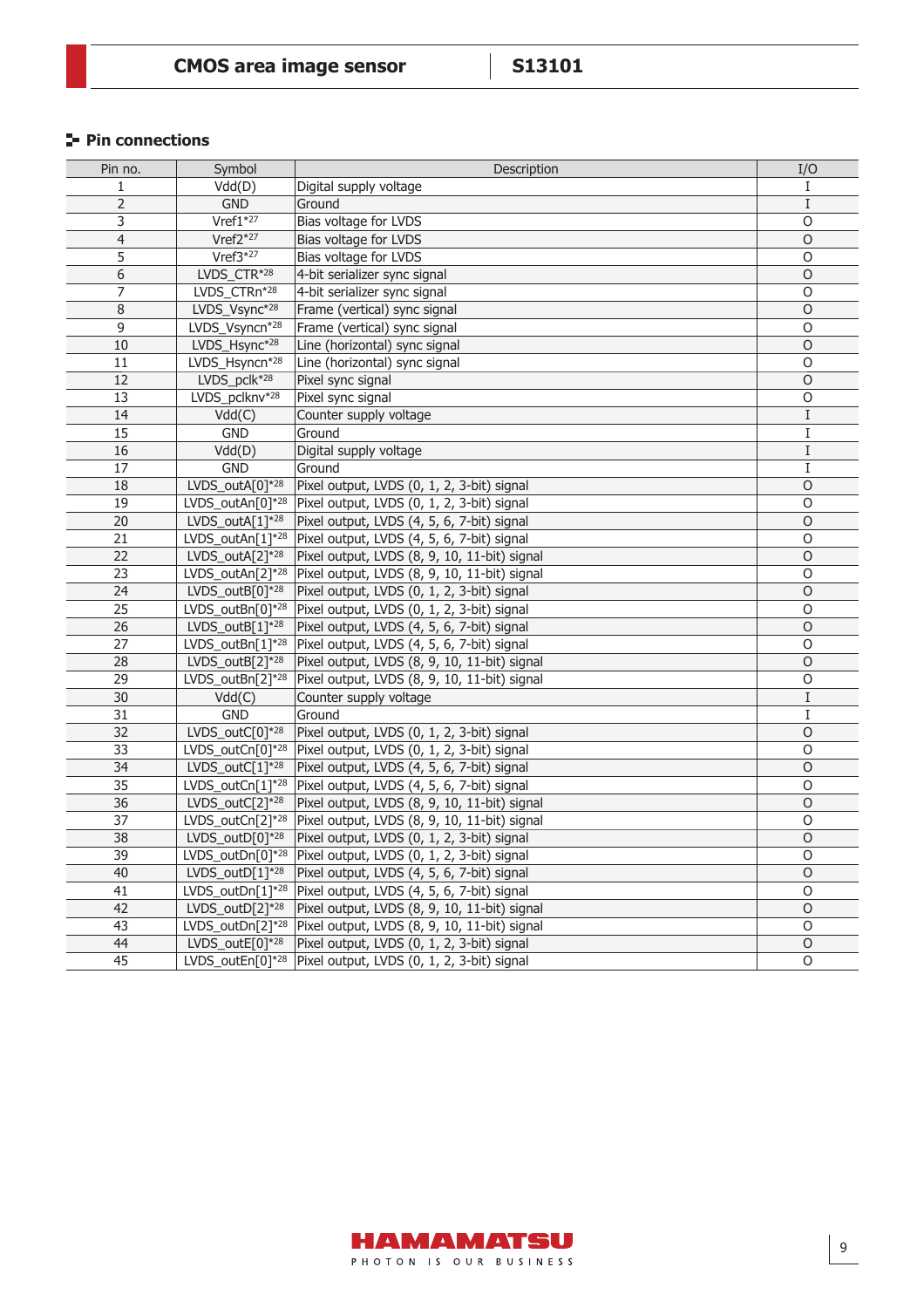| Pin no.         | Symbol                         | Description                                     | I/O            |
|-----------------|--------------------------------|-------------------------------------------------|----------------|
| 46              | LVDS_outE[ $1$ <sup>*28</sup>  | Pixel output, LVDS (4, 5, 6, 7-bit) signal      | O              |
| 47              | LVDS outEn[1]*28               | Pixel output, LVDS (4, 5, 6, 7-bit) signal      | $\circ$        |
| 48              | LVDS_outE $[2]$ <sup>*28</sup> | Pixel output, LVDS (8, 9, 10, 11-bit) signal    | O              |
| 49              | LVDS_outEn[2]*28               | Pixel output, LVDS (8, 9, 10, 11-bit) signal    | $\overline{0}$ |
| 50              | <b>GND</b>                     | Ground                                          | $\bf{I}$       |
| 51              | Vdd(D)                         | Digital supply voltage                          | $\mathbf I$    |
| 52              | <b>GND</b>                     | Ground                                          | $\rm I$        |
| $\overline{53}$ | Vdd(C)                         | Counter supply voltage                          | $\mathbf I$    |
| 54              | <b>GND</b>                     | Ground                                          | I              |
| 55              | Vdd(D)                         | Digital supply voltage                          | I              |
| 56              | <b>NC</b>                      | No connection                                   | $\sim$         |
| 57              | Vref4*27                       | Bias voltage for amplifier                      | O              |
| $\overline{58}$ | Vref5*27                       | Bias voltage for amplifier                      | $\overline{0}$ |
| 59              | Vdd(A)                         | Analog supply voltage                           | $\mathbf I$    |
| 60              | <b>GND</b>                     | Ground                                          | I              |
| 61              | Vdd(A)                         | Analog supply voltage                           | $\mathbf I$    |
| 62              | Vdd(A)                         | Analog supply voltage                           | $\mathbf I$    |
| 63              | <b>GND</b>                     | Ground                                          | $\mathbf I$    |
| 64              | Vref_cp2*29                    | Supply voltage for pixels                       | Ι              |
| 65              | Vref_cp1                       | Bias voltage for charge pump circuit            | $\rm I$        |
| 66              | GND                            | Ground                                          | $\mathbf I$    |
| 67              | Vref6*27                       | Bias voltage for A/D converter                  | $\Omega$       |
| 68              | Vref7*27                       | Bias voltage for A/D converter                  | O              |
| 69              | Vref8*27                       | Bias voltage for amplifier                      | $\overline{O}$ |
| 70              | $Vref9*27$                     | Bias voltage for LVDS                           | O              |
| 71              | Vref $10^{*27}$                | Bias voltage for amplifier                      | O              |
| $\overline{72}$ | $\overline{NC}$                | No connection                                   |                |
| 73              | NC                             | No connection                                   | $\blacksquare$ |
| 74              | Vref_cp2*29                    | Supply voltage for pixels                       | $\bf{I}$       |
| $\overline{75}$ | <b>GND</b>                     | Ground                                          | $\rm I$        |
| 76              | <b>GND</b>                     | Ground                                          | I              |
| 77              | <b>GND</b>                     | Ground                                          | I              |
| $\overline{78}$ | SPI_MISO                       | SPI output signal                               | $\overline{0}$ |
| $\overline{79}$ | <b>MST</b>                     | Master start signal                             | $\mathbf I$    |
| 80              | PII_reset                      | PLL circuit reset                               | I              |
| 81              | SPI_MCLK                       | Master clock signal (recommended value: 30 MHz) | $\rm I$        |
| 82              | TG_RESET                       | Timing generator circuit reset                  | $\bf{I}$       |
| 83              | <b>SCLK</b>                    | SPI clock signal                                | $\rm I$        |
| 84              | SPI_CS                         | SPI selection signal                            | $\bf{I}$       |
| $\overline{85}$ | SPI_MOSI                       | SPI input signal                                | $\rm I$        |
| 86              | SPI_RSTB                       | SPI reset signal                                | $\rm I$        |
| 87              | Vdd(A)                         | Analog supply voltage                           | I              |
| 88              | <b>GND</b>                     | Ground                                          | $\mathbf I$    |

\*27: A terminal for monitoring the bias voltage generated inside the chip. To reduce noise, insert a capacitor around 1 μF between each terminal and GND.

\*28: LVDS output. Terminate across the LVDS output wires with a 100 Ω resistor.

\*29: Voltage is generated inside the chip, but to improve image quality, supply an external voltage of -1.5 V (that can supply 2 mA).

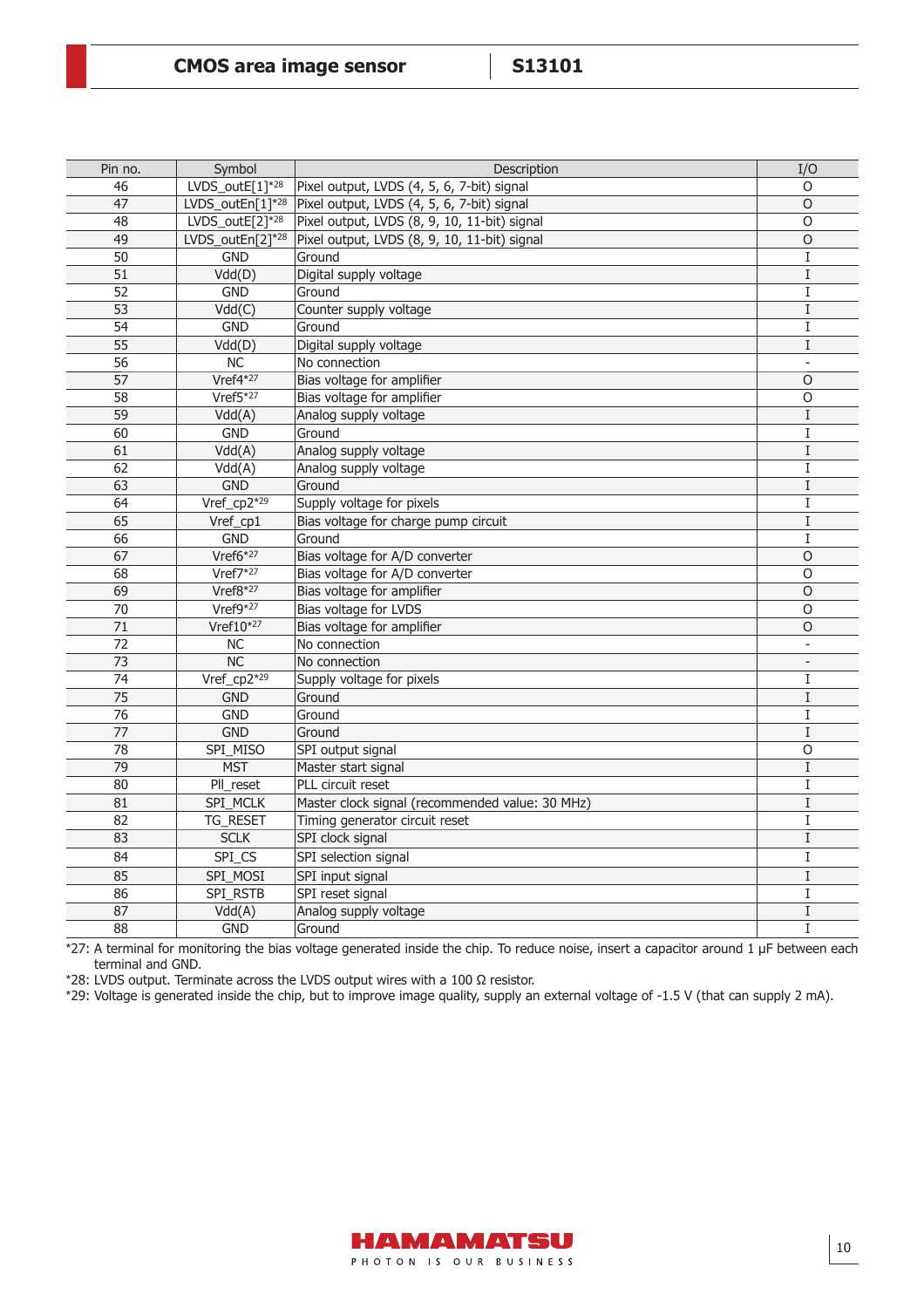

# **Recommended temperature profile for reflow soldering (typical example)**

- · This product supports lead-free soldering. After unpacking, store it in an environment at a temperature of 30 °C or less and a humidity of 60% or less, and perform soldering within 72 hours.
- · The effect that the product is subject to during reflow soldering varies depending on the circuit board and reflow oven that are used. When you set reflow soldering conditions, check that problems do not occur in the product by testing out the conditions in advance.

## **Recommended baking condition**

See Precautions (surface mount type products).

## **Precautions**

#### (1) Electrostatic countermeasures

This device has a built-in protection circuit against static electrical charges. However, to prevent destroying the device with electrostatic charges, take countermeasures such as grounding yourself, the workbench and tools. Also protect this device from surge voltages which might be caused by peripheral equipment.

#### (2) Light input window

If dust or stain adheres to the surface of the light input window glass, it will appear as black spots on the image. When cleaning, avoid rubbing the window surface with dry cloth, dry cotton swab or the like, since doing so may generate static electricity. Use soft cloth, a cotton swab, or the like moistened with alcohol to wipe dust and stain off the window surface. Then blow compressed air onto the window surface so that no dust or stain remains.

#### (3) Soldering

To prevent damaging the device during soldering, take precautions to prevent excessive soldering temperatures and times. Soldering should be performed within 5 seconds at a soldering temperature below 260 °C.

#### (4) Reflow soldering

Soldering conditions vary depending on the size of the circuit board, reflow oven, and the like. Check the conditions advance before soldering. Note that the bonding portion between the ceramic base and the glass may discolor after reflow soldering, but this has no adverse effects on the hermetic sealing of the product.

#### (5) UV light irradiation

This product is not designed to resist characteristic deterioration under UV light irradiation. Do not apply UV light to it.

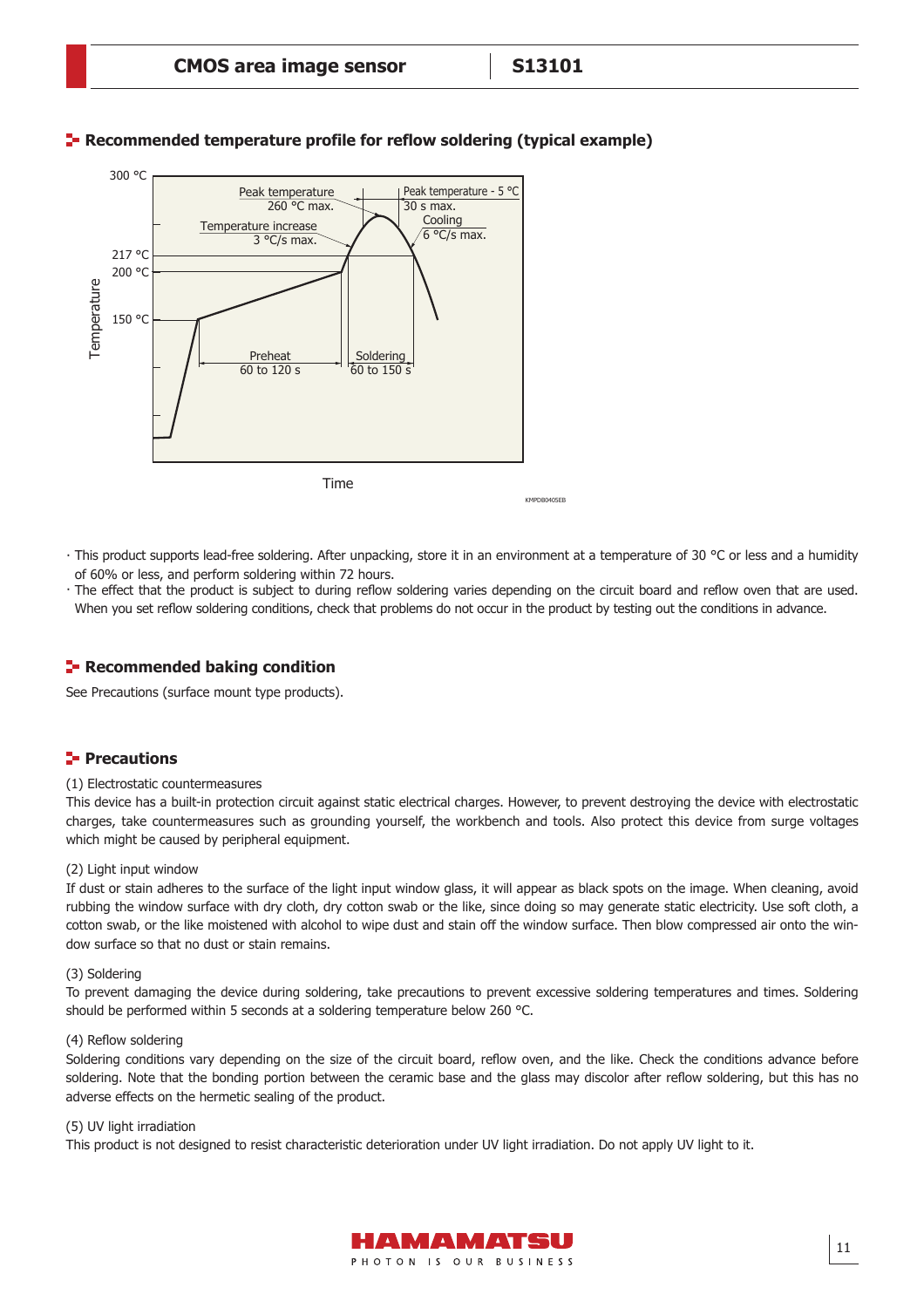#### **F** Connection circuit example



KMPDC0629EB